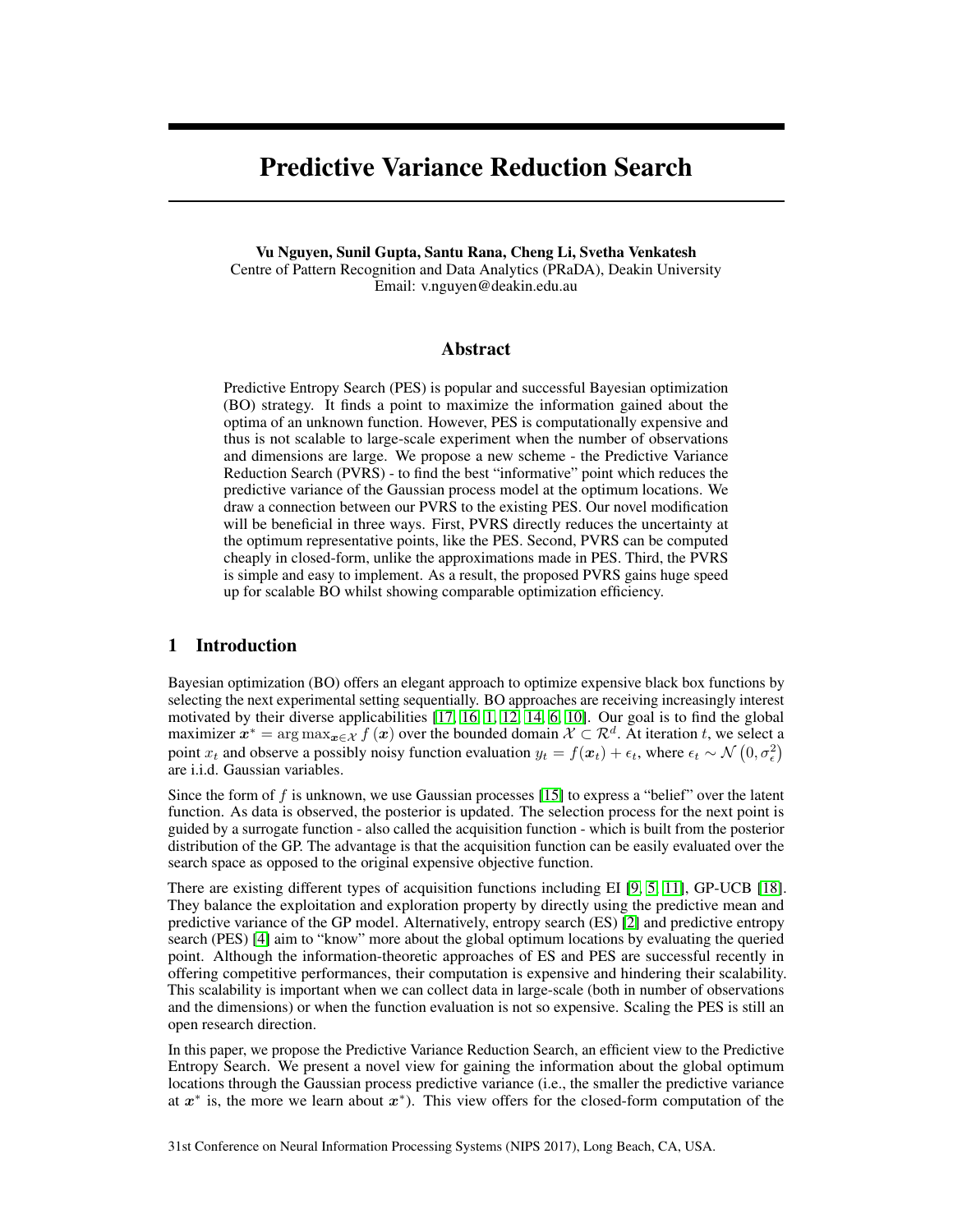predictive variance, instead of requiring a lot of computation for approximations in PES. As a result of closed-form and exact solution, our PVRS gains an order of magnitude faster and favourable performances against the PES.

# 2 Predictive Entropy Search

Motivated by the information-theoretic method [\[7\]](#page-4-14), Entropy Search (ES) [\[2\]](#page-4-12) is proposed to learn the information at the locations  $x^*$  by selecting the point that is expected to cause the largest reduction in entropy of the distribution  $p(x^* | \mathcal{D}_t)$  [\[19\]](#page-4-15). ES measures the expected information gain from querying an arbitrary point x and selects the point that offers the most information about the unknown  $x^*$ . Let  $x^*$  be the maximum point, Entropy Search uses the information gain defined as follows:

$$
\alpha^{\text{ES}}\left(x\right) = I(\{\boldsymbol{x},y\}, \boldsymbol{x}^* \mid \mathcal{D}_t) = H\left[p(\boldsymbol{x}_* \mid \mathcal{D}_t)\right] - \underset{p(y|\mathcal{D}_t,\boldsymbol{x})}{\mathbb{E}}\left[H\left(p(\boldsymbol{x}_* \mid \mathcal{D}_t, \boldsymbol{x}, y)\right)\right]
$$

where  $H[p(x)] = -\int p(x) \log p(x) dx$  indicates the differential entropy and the expectation is over the distribution of the random variable  $y \sim \mathcal{N}(\mu_n(\bm{x}), \sigma_n^2(\bm{x}) + \sigma_{\epsilon}^2)$ . This function is not tractable for continuous search spaces  $\mathcal X$  so approximations must be made. Typically, the approximation is done using discretization [\[19,](#page-4-15) [2\]](#page-4-12). This Entropy Search [\[2\]](#page-4-12) is unfortunately  $\mathcal{O}(M^4)$  where M is the number of discrete so-called representer points.

To overcome the problem of discretization above, the PES [\[4\]](#page-4-13) modifies the ES by utilizing the symmetric function of the mutual information  $I(x, y; x^*) = I(x, x^*; y)$  to obtain

$$
\alpha^{\text{PES}}(x) = I(\{\boldsymbol{x}, \boldsymbol{x}^*\}, y \mid \mathcal{D}_t) = H\left[p(y \mid \mathcal{D}_t, \boldsymbol{x}^*)\right] - \underset{p(\boldsymbol{x}^*\mid \mathcal{D}_t)}{\mathbb{E}}\left[H\left(p(y \mid \mathcal{D}_t, \boldsymbol{x}, \boldsymbol{x}^*)\right)\right]
$$

where  $p(y \mid \cdot)$  is the posterior predictive distribution given the observed data  $\mathcal{D}_t$  and the location of the global maximizer  $x^*$  of f. The Predictive Entropy Search (PES) removes the need for a discretization. The expectation can be approximated via Monte Carlo with Thompson samples; and three simplifying assumptions are made to compute  $H(p(y | D_t, x, x^*))$ . These assumptions are presented as three constraints including (1)  $\nabla f(x^*) = 0$ , non-diagonal elements $[\nabla^2 f(x^*)] = 0$ , (2)  $f(\mathbf{x}^*) \ge f(\mathbf{x}_i), \forall \mathbf{x}_i \in \mathcal{D}_t$  and (3)  $f(\mathbf{x}^*) \ge f(\mathbf{x})$ . Then, [\[4\]](#page-4-13) incorporates these constraints into a probabilistic form. Next, they use Expectation propagation (EP) [\[8\]](#page-4-16) to approximate each non-Gaussian factor (from the constraint) with a Gaussian distribution. However, the EP approximation does not guarantee to converge and often leads to numerical instabilities, as pointed out in [\[3\]](#page-4-17). Although the PES has been shown to perform as well as or better than the discretized version without the unappealing quartic term, the complexity of PES is still high  $\mathcal{O}(M [N + d + d(d-1)/2]^3)$ for each iteration given that M samples of  $x^*$  are precomputed with an additional complexity of  $\mathcal{O}(MNV^2)$  where V is the random feature size.

Our new method, PVRS does not suffer from these pathologies of PES approximation. As a result, no ad-hoc approximations to the acquisition function and the individual factors are required. In addition, our PVRS is easier to implement than the ES and PES counterpart since computing the GP predictive variance is straight-forward [\[15\]](#page-4-7).

### 3 Predictive Variance Reduction Search for Scalable Bayesian Optimization

We propose the Predictive Variance Reduction Search (PVRS) for Bayesian optimization. Given a collection of global optimum locations  $x^*$ , PVRS finds the most "informative" point  $x$  such that by querying x we minimize the uncertainty at  $x^*$ . For reducing the uncertainty at  $x^*$ , we minimize the GP predictive variance at  $x^*$ . By that way, we maximize our knowledge (a proxy to the information gain) about the global optimum locations.

Like the ES and PES, our PVRS aims to gain more information about the global optimum. For this information-theoretic purpose, our search is based on the predictive variance reduction at the global optimum location  $x^*$ . Using GP predictive variance, our PVRS is much simpler to compute than the PES. PVRS can be computed in (exact) closed-form and run faster. The exact computation will ensure the robustness of the whole Bayesian optimization process and prevent from numerical instability and possible failure caused by approximations. They are our key advantages against ES and PES.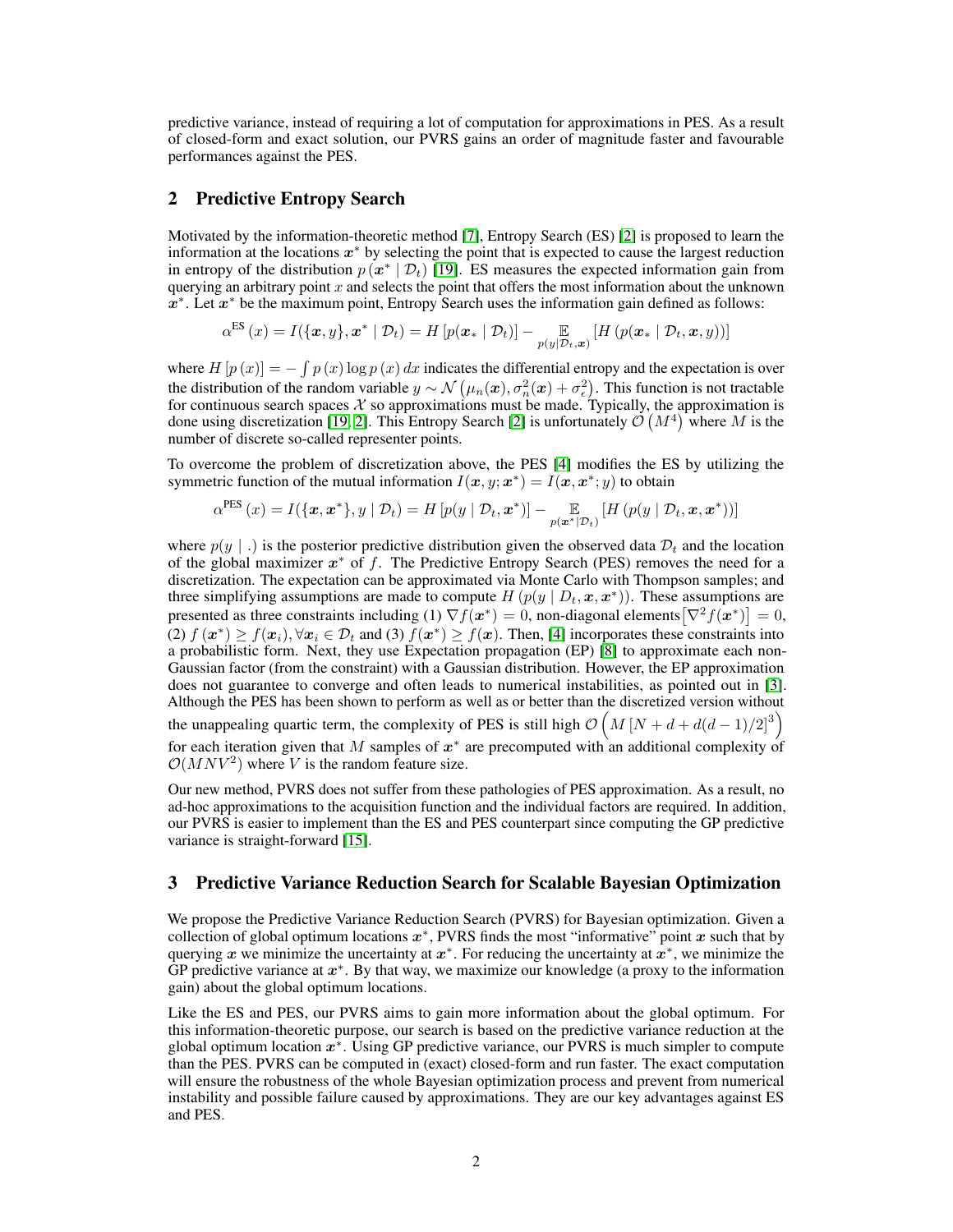Algorithm 1 Bayesian Optimization using Predictive Variance Reduction Search.

Input:  $\mathcal{D}_0 = \left\{\boldsymbol{x}_i, y_i \right\}_{i=1}^{n_0}$ , #iter  $T$ 

- 1: for  $t = 1$  to T do
- 2: Estimate the best GP hyper-parameter  $\theta_t$  by maximizing GP marginal likelihood from  $\mathcal{D}_{t-1}$ .
- 3: Get a collection of points  $S = [s_1, ... s_M] \stackrel{\text{i.i.d.}}{\sim} p(x^*)$  from Thompson Sampling under  $\theta_t$ .
- 4: Obtain  $x_t = \arg \min_{x \in \mathcal{X}} \sum_{m=1}^M \sigma_{t-1}(s_m \mid \theta_t, \mathcal{D}_{t-1} \cup x).$
- 5: Evaluate the function  $y_t = f(x_t)$  and augment the data  $D_t = D_{t-1} \cup (x_t, y_t)$ .

Since the global optimum location  $x^*$  is unknown, we make use of Thompson sampling (with Random Fourier features [\[13\]](#page-4-18)) to draw samples  $S = [s_1, ..., s_M] \stackrel{\text{i.i.d.}}{\sim} p(x^*)$  which express our belief about the location of  $x^*$ . This Thompson sampling step is cheaper  $\mathcal{O}(MNV^2)$  and is essential for all previous information-theoretic approaches [\[2,](#page-4-12) [4\]](#page-4-13).

At the iteration t, we have the observations including  $X = [x_1, ..., x_{t-1}]$  and  $Y = [y_1, ..., y_{t-1}]$ . Given a collection of global optimum locations  $\bm{S}=[\bm{s}_1,...\bm{s}_M]$  where  $\bm{s}_m\in\mathcal{R}^d,$  we find the most "informative point"  $x_t$  so that if we evaluate this point, we learn as much as possible the information of the global optimum locations  $S$  without evaluating the function  $f$ .

$$
\boldsymbol{x}_t = \operatorname*{argmin}_{\boldsymbol{x} \in \mathcal{X}} \sum_{m=1}^M \sigma(\boldsymbol{s}_m \mid X \cup \boldsymbol{x}) \propto \operatorname*{argmax}_{\boldsymbol{x} \in \mathcal{X}} \sum_{m=1}^M k(\boldsymbol{s}_m, X \cup \boldsymbol{x}) \mathbf{K}(X \cup \boldsymbol{x}, X \cup \boldsymbol{x})^{-1} k(\boldsymbol{s}_m, X \cup \boldsymbol{x})^T
$$

The complexity for our PVRS is  $\mathcal{O}(MN^2)$  and the sampling  $[\mathbf{s}_1, ... \mathbf{s}_M]$  is  $\mathcal{O}(MNV^2)$ .

#### Connection to the information-theoretic approaches of PES.

We map our Predictive Variance Reduction Search view to the existing PES by using mutual information gain between the selected point and the global optimum location  $I(x, s_m)$  conditioning on the existing observations  $D_t$ .

$$
\alpha_t^{PVRS}(\boldsymbol{x}) = \min_{x \in X} \sum_{m=1}^M \sigma(s_m \mid \mathcal{D}_t \cup \boldsymbol{x}) = \min_{x \in X} \frac{1}{M} \sum_{m=1}^M H \left[ p(s_m \mid \mathcal{D}_t \cup \boldsymbol{x}) \right]
$$

$$
= \max_{x \in X} \frac{1}{M} \sum_{m=1}^M \left\{ \underbrace{H \left[ p(s_m \mid \mathcal{D}_t) \right]}_{\text{const}} - H \left[ p(s_m \mid \mathcal{D}_t \cup \boldsymbol{x}) \right] \right\}
$$

$$
= \max_{x \in X} \frac{1}{M} \sum_{m=1}^M I(\boldsymbol{x}; s_m \mid \mathcal{D}_t) \approx \max_{x \in X} \mathbb{E} \left[ I(\boldsymbol{x}; s_m \mid \mathcal{D}_t) \right]
$$

where in the first line we have utilized the property that  $H(p(x)) = \frac{1}{2} \log (2 \pi e \sigma^2(x))$  for Gaussian distribution. Although  $p(x^*)$  may not Gaussian, we follow [\[4\]](#page-4-13) to assume the Gaussian distribution to show the connection. We discuss the key difference from our information theoretic view to the existing ES, PES as follows. The mutual information of ES and PES  $I(x, y; s_m | \mathcal{D}_t)$  [\[4,](#page-4-13) [2,](#page-4-12) [20\]](#page-4-19) include the outcome y associated with the location of selection x. Unlike the PES, our view is motivated by reducing the predictive GP variance which only depends on the location  $x$ , not the outcome  $y$  (see [\[15\]](#page-4-7)). This predictive variance property is crucial to get rid of many approximation made by ES and PES for scalability without sacrificing the optimization quality.

### 4 Experiments

We use squared exponential kernel with its kernel parameters optimized by maximizing the marginal likelihood. We compare the performance of PES [\[4\]](#page-4-13) using Spearmint package. We use a fixed number of iterations  $T = 20d$  and the number of initial point  $n_0 = 3d$  where d is the dimension.

<sup>6:</sup> end for

Output:  $x_{\text{max}}, y_{\text{max}}$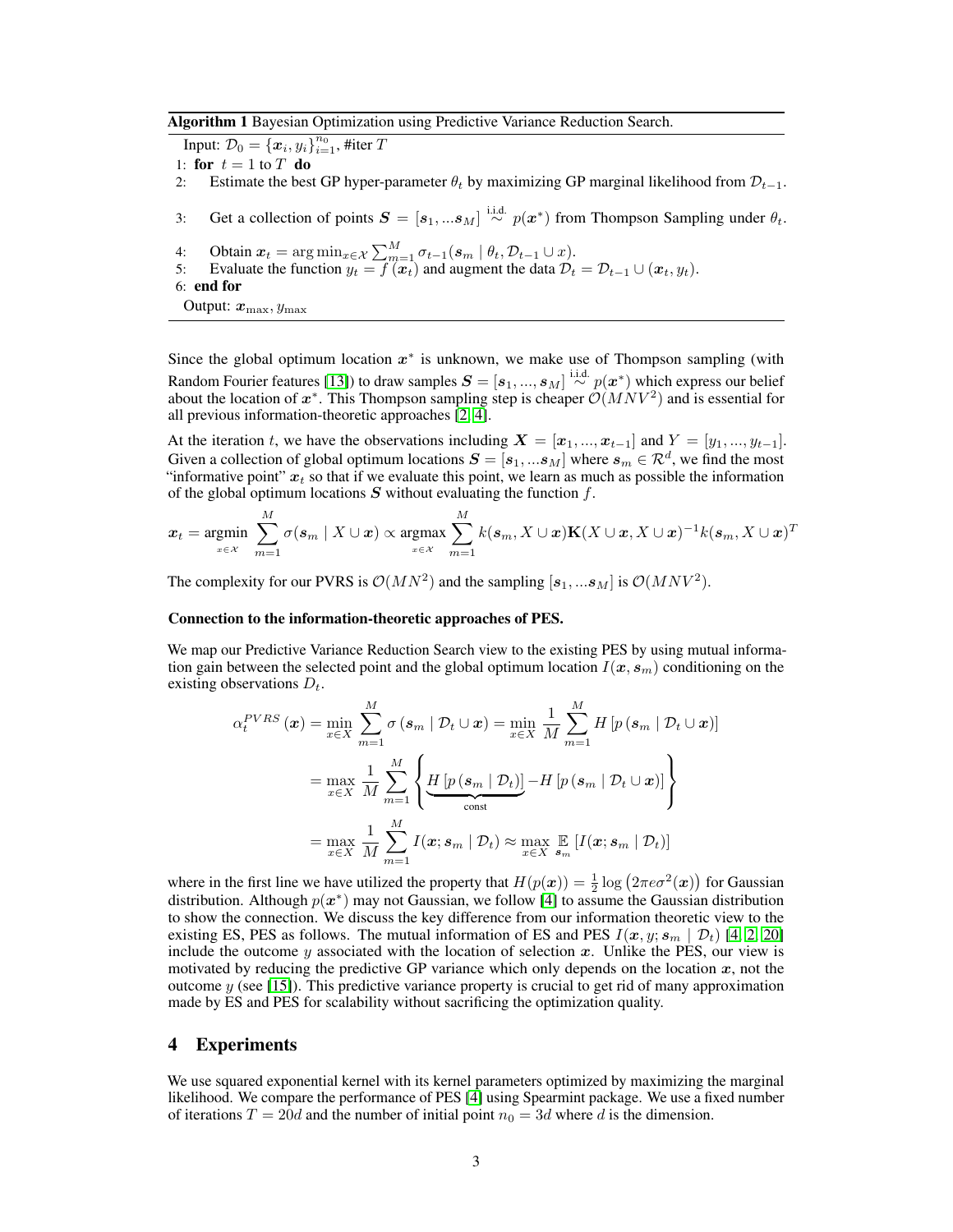

<span id="page-3-0"></span>Figure 1: Best-found-value comparison on benchmark functions.



<span id="page-3-1"></span>Figure 2: Computational time comparison with different dimensions. Both PVRS and PES require Thompson sampling to draw  $x^*$  samples. PVRS is significantly faster than PES in high dimension.

We demonstrate that our PVRS can reach closer to optimal values (minimum) using chosen benchmark functions. We report the best-found-value defined as  $\min_{x_i \in \mathcal{D}_t} f(x_i)$  in Fig. [1.](#page-3-0) The optimization accuracy of PVRS is comparable or better than the PES. This is because the exact computation will ensure the robustness and prevent from numerical instability and possible failure caused by approximations - as in PES.

Different from our PVRS (as well as ES and PES), the Max-value Entropy Search (MES) [\[20\]](#page-4-19) suggests to learn the information about the values  $y^*$ . However, we argue that learning the values y<sup>\*</sup> may not bring sufficient information for the optimal locations  $x^*$  (represented by  $s_m$ ) since our ultimate goal is to find the optimum location  $x^*$ .

In addition, our PVRS gains significant speed up against the PES in Fig. [2.](#page-3-1) Let us consider the experiment when  $d = 10$  dimensions, drawing  $M = 100 x^*$  samples from Thompson sampling takes 90 secs (blue bar). Then, PVRS takes 60 sec (red bar) while PES takes about 3000 sec (green bar) per iteration for optimization due to the complexity of  $\mathcal{O}(M [N + d + d(d-1)/2]^3)$  [\[4\]](#page-4-13). The computational speed up is the key advantage of our approach due to a closed form solution and does not require many approximations as used in PES.

We are going to perform the real-world experimental designs and tuning of hyper-parameters for machine learning algorithm in the extended version of this paper.